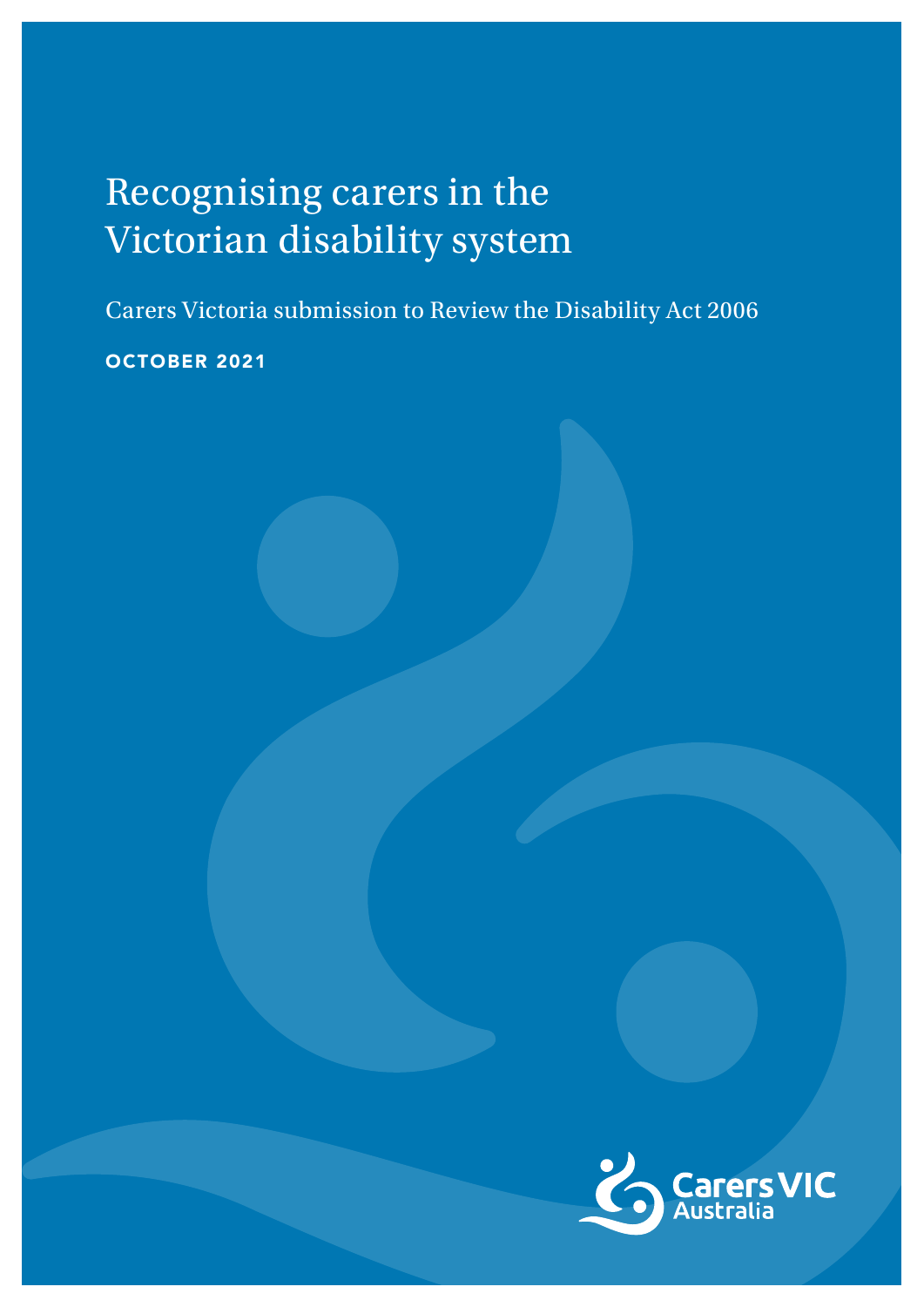# **Contents**

# 1 Executive Summary Building recognition and support<br> $\Delta$  for carers - opportunities for carers – opportunities for legislative reform  $2$  The role of carers in supporting<br>Victorians with disabilities Victorians with disabilities 9 References

# About Carers Victoria

Carers Victoria is a not-for-profit organisation that helps families and friends in our community who are caring for someone who needs support due to ageing, disability, mental illness, or other significant health issues.

We are the state-wide peak body for all unpaid family and friend carers.

It is estimated that there are more than 700,000 unpaid carers across Victoria – people caring for someone with a disability, mental illness, chronic health issue or an age-related condition. People receiving care could be a parent, child, spouse/partner, grandparent, other relative or friend.

Our vision is to work for an Australia that values and supports all carers, and we want to ensure that caring is a shared responsibility of family, community and government.

We work to ensure that caring is a shared responsibility of family, community and government. We want to support carers better; we want to make carers' lives better.

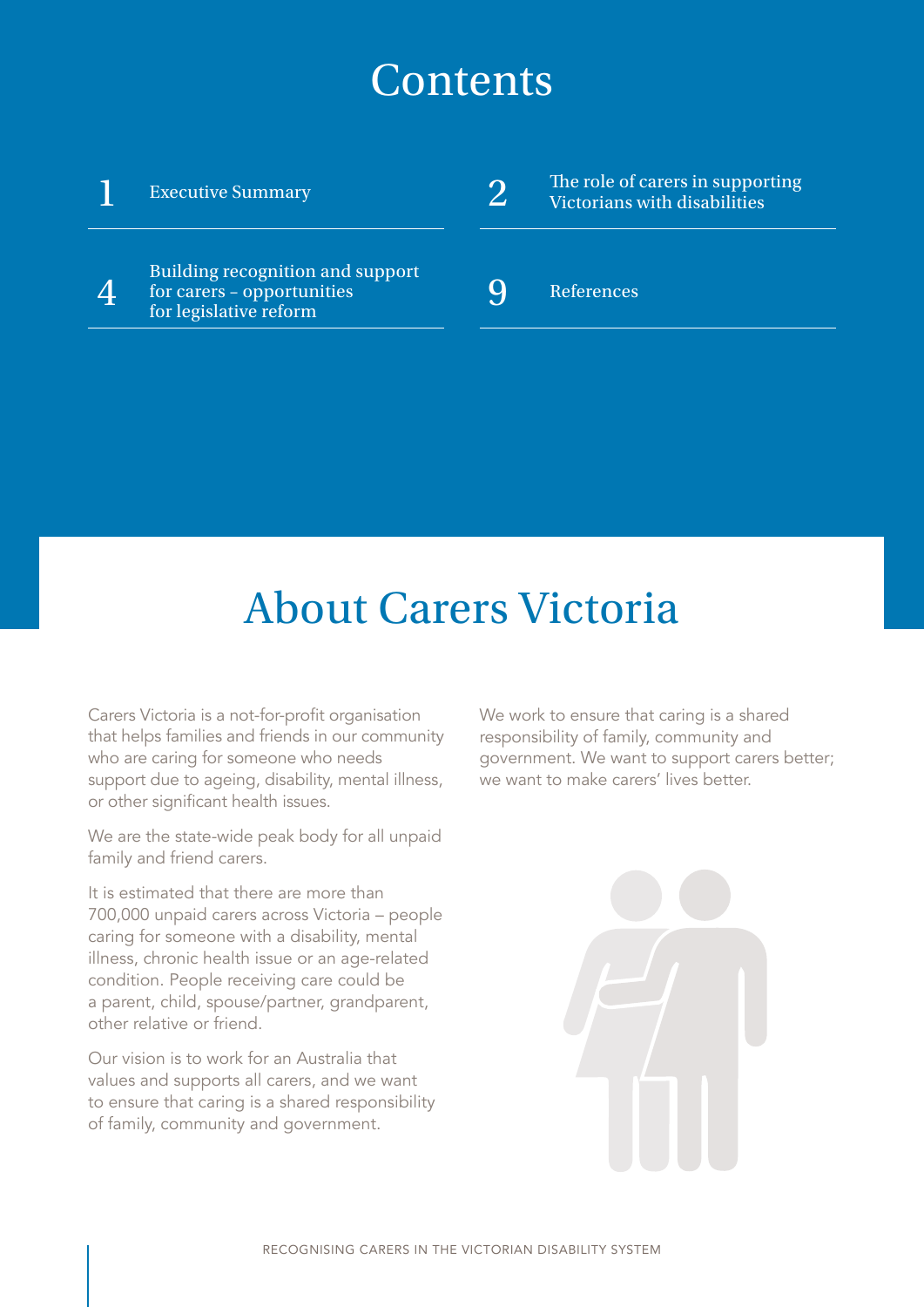# Executive Summary

Carers Victoria welcomes the opportunity to comment on the Review of the Disability Act 2006.

We note this is the Government's first opportunity to substantially revise the Act since the United Nations Convention on Rights of Persons with Disability (UNCRPD) was ratified by Australia in 2008 (the Optional Protocol being adopted in 2009).

We also note that it has been a time of significant time across the disability sector, and that Victorian Government's role in areas such as direct service provision has changed. We do however see the Victorian Government as maintaining a pivotal role in leading, facilitating and supporting a future system that can deliver real improvements for all Victorians living with disabilities and their carers.

Within this environment, Carers Victoria is keen to ensure that reform agendas recognise that many of our shared aspirations around promoting equality and inclusion are unlikely to be achieved by the State without unpaid carers of people with disability – family and friends who support their loved ones in all domains of life.

There are currently around 300,000 Victorians who are unpaid carers of people living with disabilities. As the peak body representing unpaid carers, Carers Victoria has dawn upon what carers have told us and other evidence to describe some of the key challenges for which legislative reform may deliver positive benefits. This submission provides a summary of these and makes a series of five key recommendations for legislative change:

- 1. That the central role of carers in supporting Victorians with disabilities be recognised in disability legislation.
- 2. That the Objectives and Principles of the Disability Act include a commitment to proactive, flexible planning and support of both Victorians with disabilities and their carers across their life courses.
- 3. That a commitment to keeping families of children with disability together wherever possible be incorporated into disability legislation.
- 4. That new legislation require disability plans adopted by the Victorian Government, government departments and local governments to proactively acknowledge the role of carers and establish goals and priorities for those carers.
- 5. That disability legislation create a direct connection to the new Supportive Guardian or Administrator mechanisms enshrined in the Guardianship and Administration Act (2019).

Carers Victoria looks forward to working with carers, the Victorian Government and other partners to achieve a positive future for all Victorians living with disabilities and their carers that protects their rights, supports a systems based approach and makes it easier for them to full participate in our community.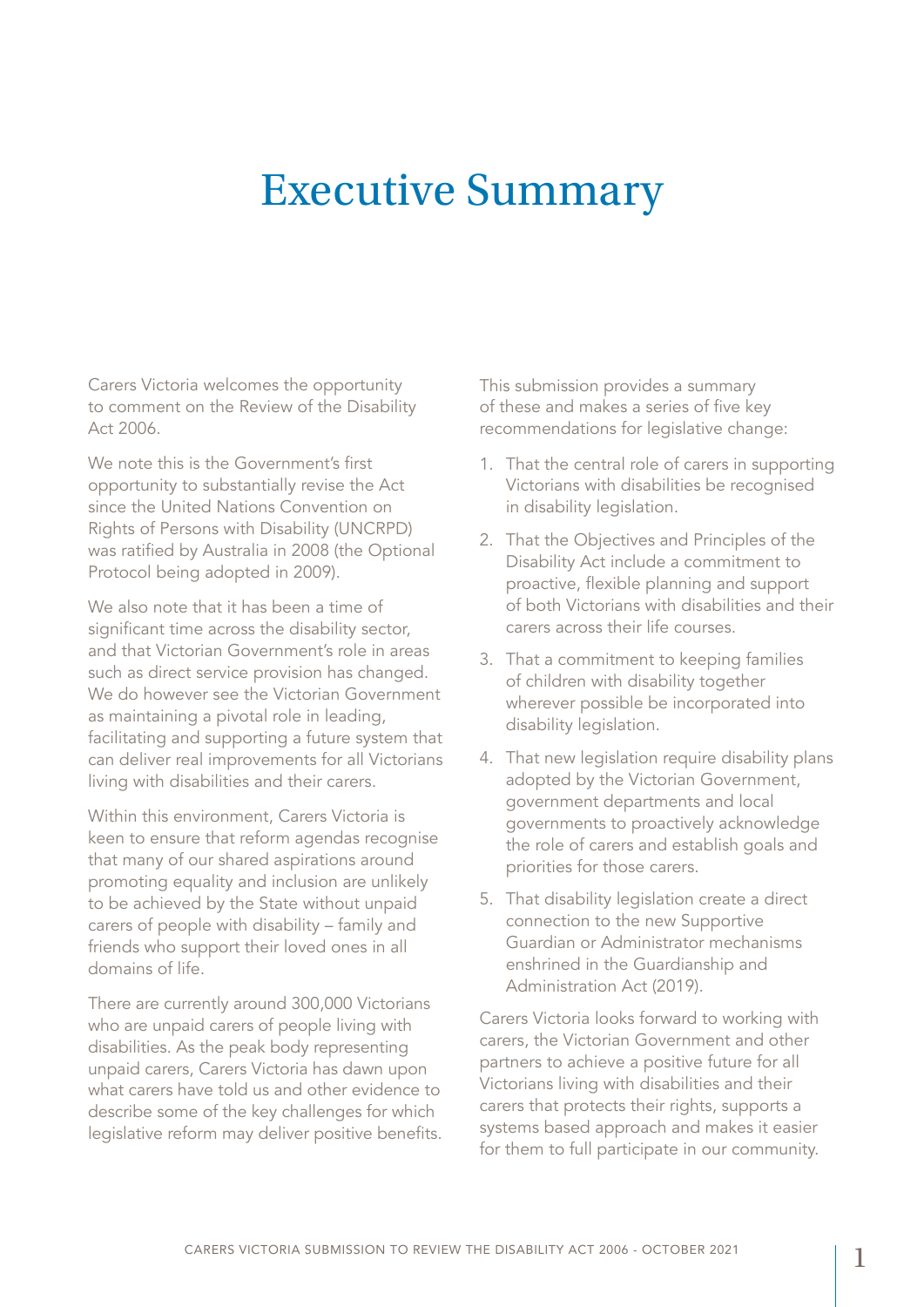# The role of carers in supporting Victorians with disabilities

### INTRODUCTION

Carers Victoria welcomes the opportunity to make this submission to the Review of the Disability Act 2006.

We recognise that the disability 'landscape' has gone through significant changes over recent years with the introduction of the National Disability Insurance Scheme, changes to quality and safeguarding frameworks and an increasing and welcome emphasis on recognising and empowering Victorians living with disability.

What has, however, remained constant is the central role of unpaid carers in supporting Victorians living with disability. This review offers an outstanding opportunity to recognise that role and better integrate it into the future Victorian disability ecosystem.

Just like Victorians with disabilities, this group of carers are diverse, but they report common issues.

In reviewing the Disability Act and setting the new frame for Victoria into the future there is a unique opportunity to address some of these and build a future in which carers are better enabled to support Victorians living with disability to live their best lives.

This submission draws upon current evidence, the experiences and knowledge of Carers Victoria and most importantly, the views of carers.

### WHO IS CARING FOR VICTORIANS WITH DISABILITY?

Currently, it is estimated that some 300,000 Victorians are unpaid carers of people with disability.<sup>1</sup> The replacement value of unpaid care is estimated to be some \$20 billion annually.<sup>2</sup>

The majority of carers of people with disability are partners but parents, children, other relatives, friends or neighbours also make significant contributions to the informal caring eco-system<sup>3</sup>. A large concentration of carers live in Victoria's cities with around 25% living in regional areas and 5% in rural areas.

The kinds of supports carers provide vary substantially and will change over time however they typically involve a combination of one or more of physical, social, and/or emotional support\*.

Carers commonly assist their loved one with healthcare, self-care and transport.<sup>4</sup> For individuals with profound or sever core activity limitations, over 90% of people with profound or severe core activity limitations receive assistance from carers with mobility being the most common type of assistance required.<sup>5</sup>

\* For example, in the 2020 National Carer Survey carers reported they supported the person they care for with transport (79%), administrative support 78%, household chores (77%) and cognitive or emotional tasks (77%).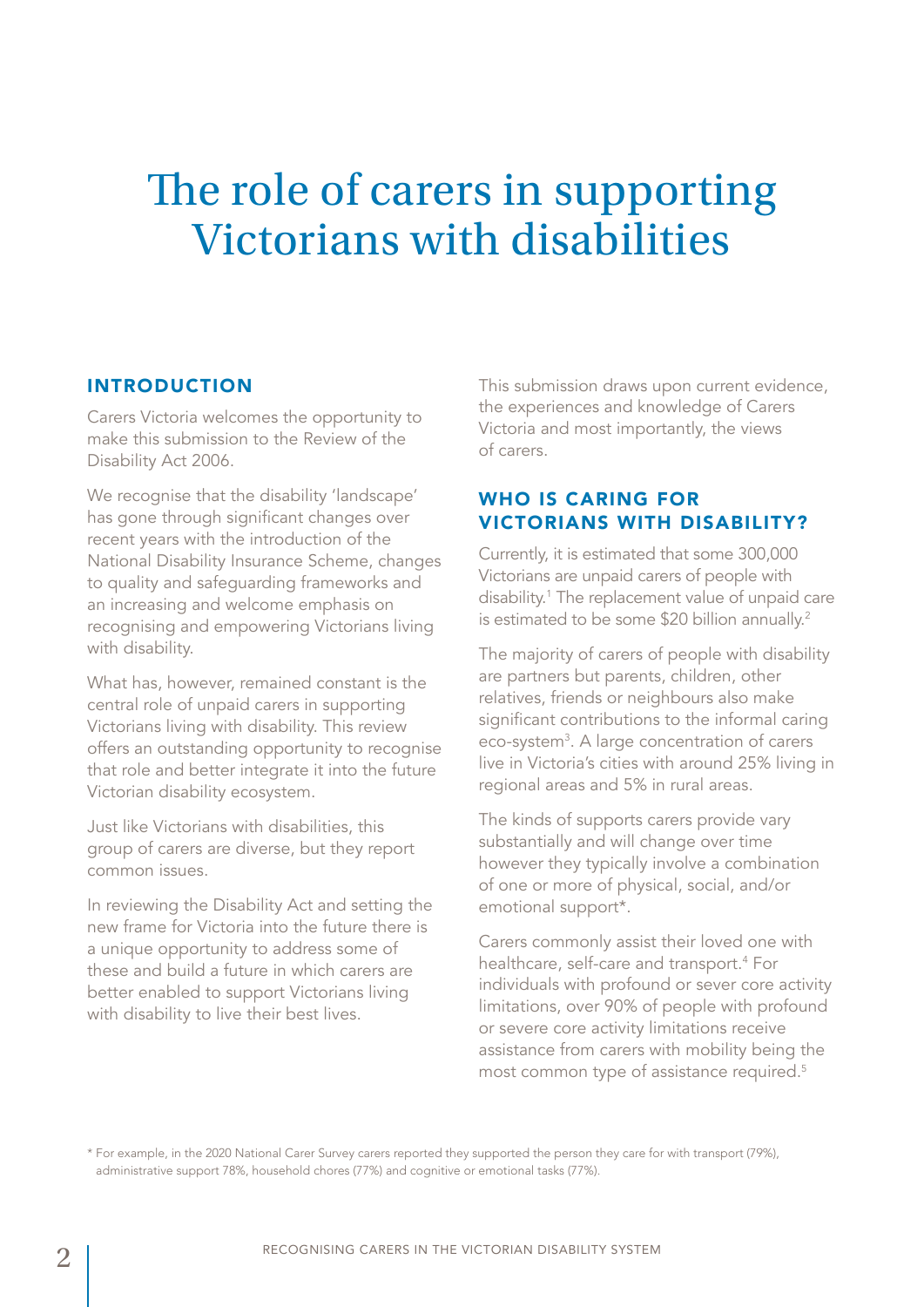### THE CHALLENGES EXPERIENCED BY CARERS

It is well recognised that Australians living with disabilities may experience poorer outcomes in many domains of life including health, education and employment.

Alongside this, there is extensive evidence to show similar impacts for the individual's carer(s) and family.

When unsupported and under-resourced, care responsibilities can negatively impact on the emotional and physical wellbeing of carers. Evidence shows that currently carers experience greater exhaustion, stress, anxiety depression, injury and physical ill health than non-carers. Unfortunately, this is the current experience of many Victorian carers<sup>6</sup> which have flow-on effects for the people they care for.

Under current arrangements, many carers have fewer opportunities to experience social and recreational activities<sup>7</sup> and have reduced capacity to participate in the Victorian economy.

Over 20 % of carers have exited the workforce to provide care or reduced their working hours, and this has longer and adverse impacts on their financial security in later life. These challenges are reflected in data collected via the Survey of Disability, Ageing and Carers (SDAC) which has consistently captured lower rates of employment among carers.

A range of barriers have been identified to carers successfully balancing their caring role with employment. For example, in recent research, nearly half of the Victorian respondents indicated they could not find employment that would allow them respond to an emergency or allow them to sufficiently check-in with the person they care for.8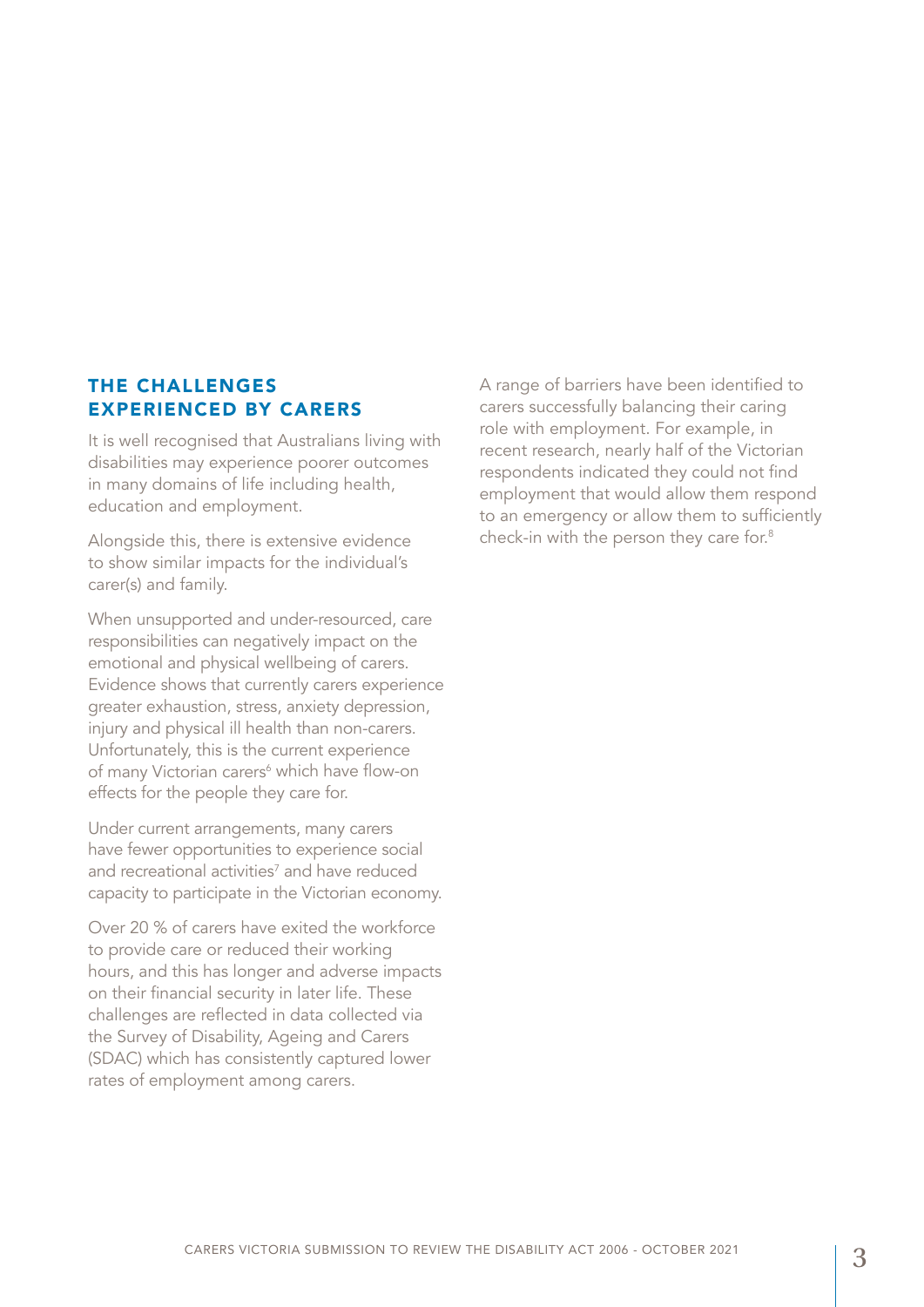# Building recognition and support for carers – opportunities for legislative reform

Carers Victoria sees the current Disability Act review process as an opportunity to create the architecture for a future focussed system in which the rights of Victorians living with disability are upheld, their opportunities to fully participate in our community are maximised, and integrated approaches both encourage 'joined up' approaches to supporting these Victorians and their key supporters, including unpaid carers. A focus on the rights of both will be essential.

While the Victorian Government's role in relation to direct service provision has been changing, it retains a key role in facilitating connections and promoting integrated approaches to the planning and delivery of services, supports and infrastructure that have the potential to enhance the quality of life of Victorians living with, or affected by, disabilities.

Carers Victoria recognises that legislative reform is but one element of a broader system of changes that will be needed to achieve our shared aspirations for Victorians living with disability and the people who care for them.

We have identified five key areas where legislative reform could make an important contribution to the future system by enhancing the recognition of the role of carers of Victorians with disability and ensuring this is reflected in a more integrated approach to key planning, support and service approaches:

- 1. Recognise the central role of carers in supporting Victorians with disabilities in legislation.
- 2. Adopt a life course approach to planning for and meeting the needs of Victorians with disabilities and their carers.
- 3. Commit to keeping the families of children with disability together.
- 4. Integrate planning for carers into disability planning at both state and local government level.
- 5. Strengthen the linkage to mechanisms for supportive guardianship and administration.

Not only will such actions help strengthen outcomes for both Victorians living with disabilities and their carers, but they will also contribute to real progress in various priority areas of the Victorian Government's Victorian Carer Strategy 2018-22, including:

- › Priority 1: Carers have better health and wellbeing
- › Priority 3: Carers can access support and services that meet their needs
- › Priority 4: Carers have less financial stress
- > Priority 5: Carers are recognised, acknowledged and respect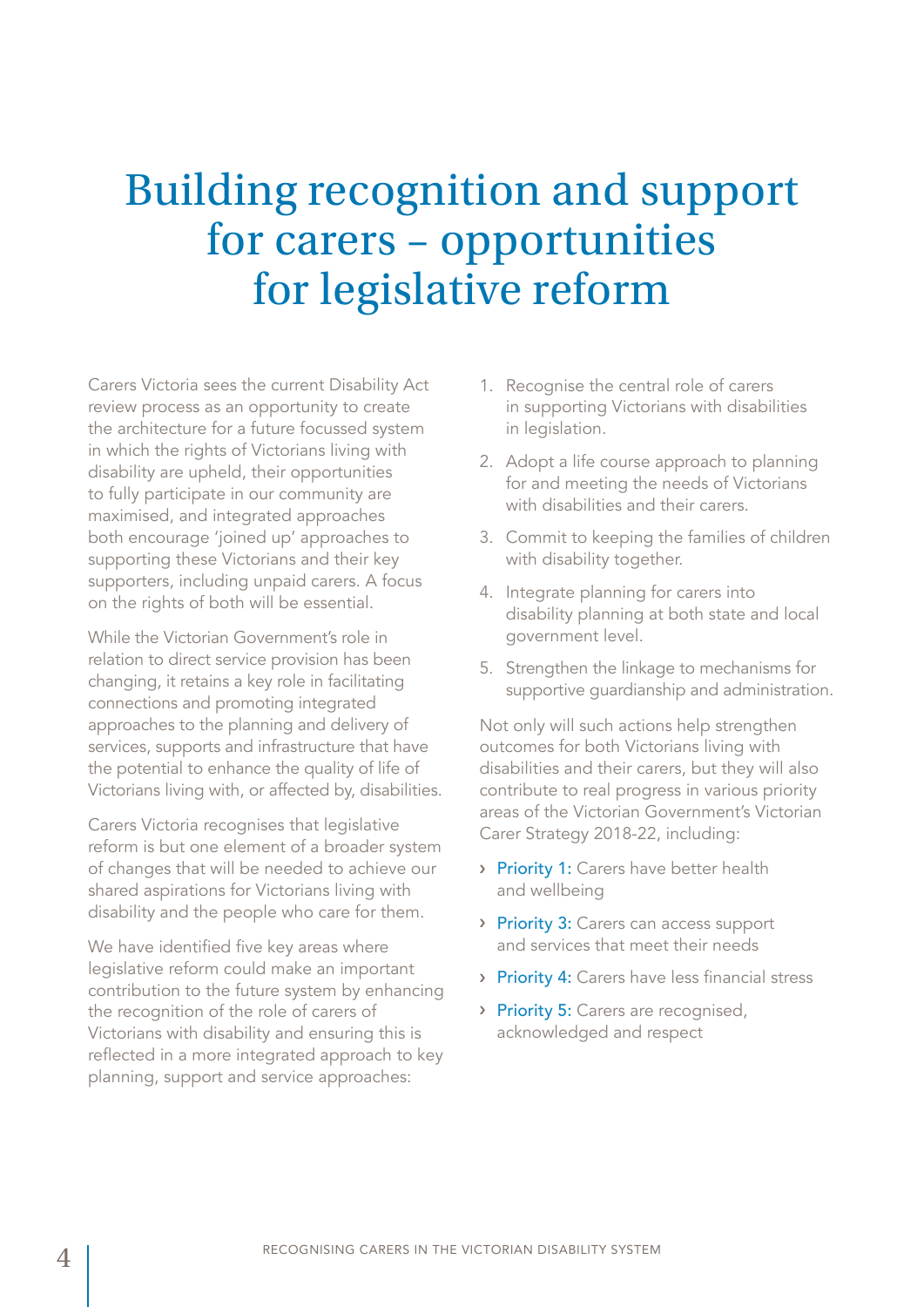### RECOGNITION OF THE ESSENTIAL ROLE OF CARERS

Currently, the role of carers in supporting people with disability is often hidden or not well understood.

While Carers Victoria recognises the significant progress that has been made in empowering individuals with disability, there is the risk that the fundamental role that carers and other supporters may be overlooked, making it harder for them to effectively fulfil their role.

Carers report experiences of being excluded or disrespected in a range of settings including healthcare and education, despite them often playing a key enabling role in both. Active involvement of carers in planning, assessment and other activities can significantly enhance the outcomes of those processes by providing a richer set of insights.

Fortunately, we are beginning to see Victoria lead the way in changing this. For example, the Royal Commission into Victoria's Mental Health System recognised families, carers and supporters as making a substantial contribution to the wellbeing of the people they care for or support.

Commission recommendations that the value of carers be recognised in the proposed Mental Health and Wellbeing Act and that their value be recognised across the mental health system<sup>9</sup>, signal a seismic shift in the way carers are viewed and supported by the Government, clinicians and service providers.

Carers Victoria recommends that the future disability legislation adopt an approach consistent with the proposed Mental Health and Wellbeing Act and include in its objectives and principles a statement on the value of families, carers and supporters. This will provide consistency across sectors and ensure citizens with disability and their carers are equally recognised and their needs—together and individually- are supported.

#### RECOMMENDATION 1

That the central role of carers in supporting Victorians with disabilities be recognised in disability legislation.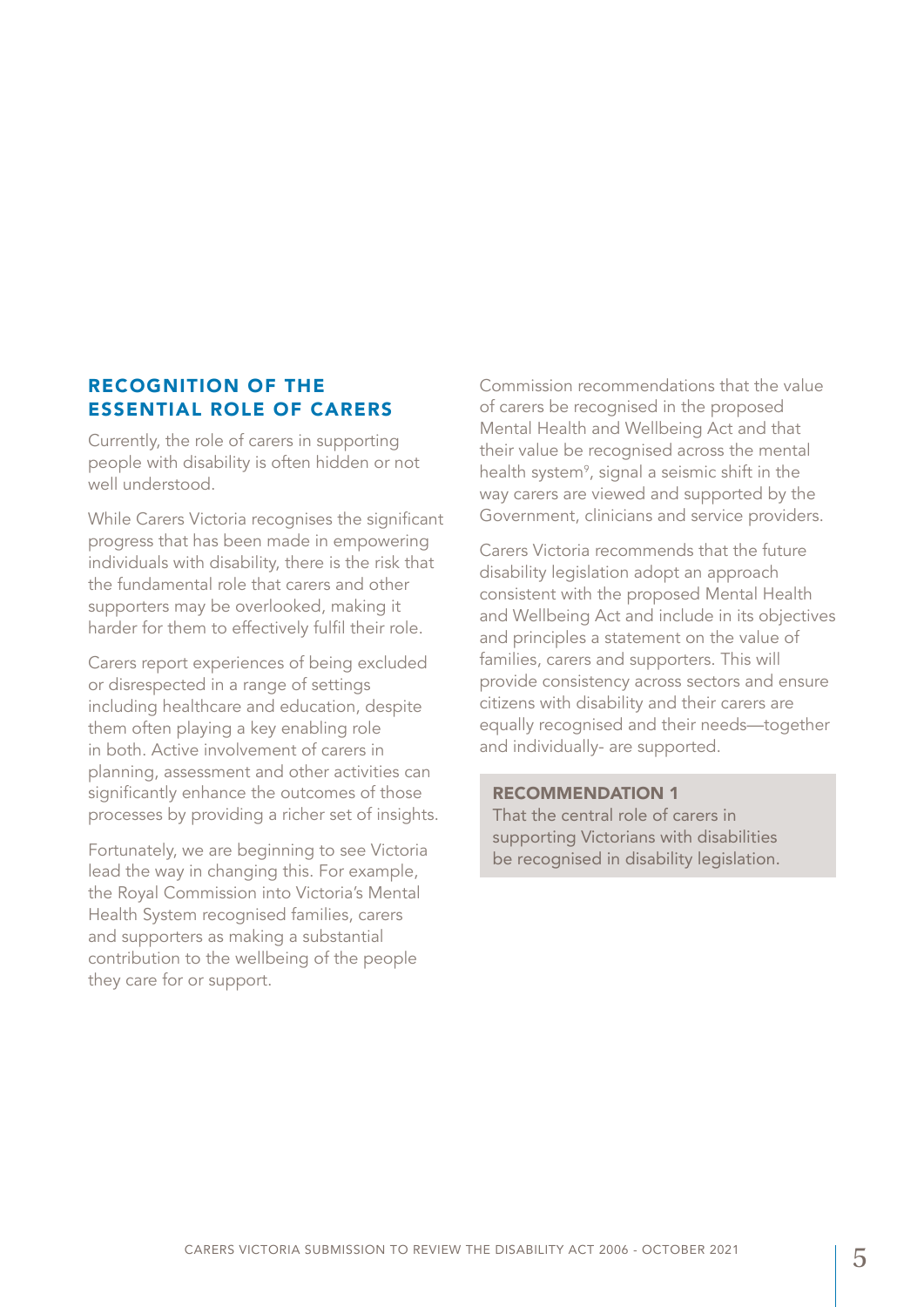## A LIFE COURSE APPROACH TO MEETING THE CHANGING NEEDS OF PEOPLE WITH DISABILITIES AND THEIR CARERS

The needs of Victorians living with disabilities, and those of those carers, both change across their respective life courses.

For example, the needs of carers who are parenting a young child with disability differs significantly to what both the carer and the person with the disability will need when they are older. Challenges such as the changing health status of carers can have a significant impact on Victorians living with disabilities.

While this may be widely recognised and could be proactively planned for and managed, the current environment does not actually do so and the result can be problematic for all involved when there are significant changes.

Creating a future system that recognises the importance of considering needs across the life course for both the individual and their carers has the potential to reduce the number and/ or impacts of changing circumstances. A more proactive, 'early intervention' approach has the potential to deliver significant benefits across the life course but requires a shift in culture and practise to achieve this systemic change.

Such an approach could, for example, help deliver real benefits to families where adult children with disability live with their ageing parents. The majority of Victoria's ageing parent carers are aged over 65 years<sup>10</sup> and they commonly experience poorer health outcomes including higher rates of depression, divorce, poor physical health and functional impairments compared to their peers.<sup>11</sup>

Without appropriate supports to facilitate long term succession planning and implementation, the person living with disability is often faced with crisis intervention when their parent becomes too unwell to continue their caring

role or dies. Such series of events can result in 'double shock' experience of grief for the person they share a care relationship with and loss of the family home and inappropriate accommodation arrangements as a result of rapid allocation during crisis.<sup>12,13</sup>

The current review of disability legislation offers a unique opportunity to signal a shift from crisis support to proactive, planned support. Carers Victoria recommends that new legislation acknowledge the changing needs of Victorians with disabilities, and the people who care for them, across the life course and commit to reflecting these in planning, support and service approaches.

#### RECOMMENDATION 2

That the Objectives and Principles of the Disability Act include a commitment to proactive, flexible planning and support of both Victorians with disabilities and their carers across their life courses.

### SUPPORTING FAMILIES OF CHILDREN WITH DISABILITIES TO REMAIN TOGETHER

It is well recognised that parenting a child with disability is more complex than parenting typically developing children. Parents must navigate complex health and service systems and barriers to inclusion in a variety of settings for their children and themselves.

They may experience many challenges, including (but by no means limited to) school transitions, adult mental health challenges, marriage breakdown or death. These, along with inability to access support, respite and other supports<sup>14</sup>, are some of the factors that can increase the risk of families being forced to 'relinquish' their child with disability to out of home care.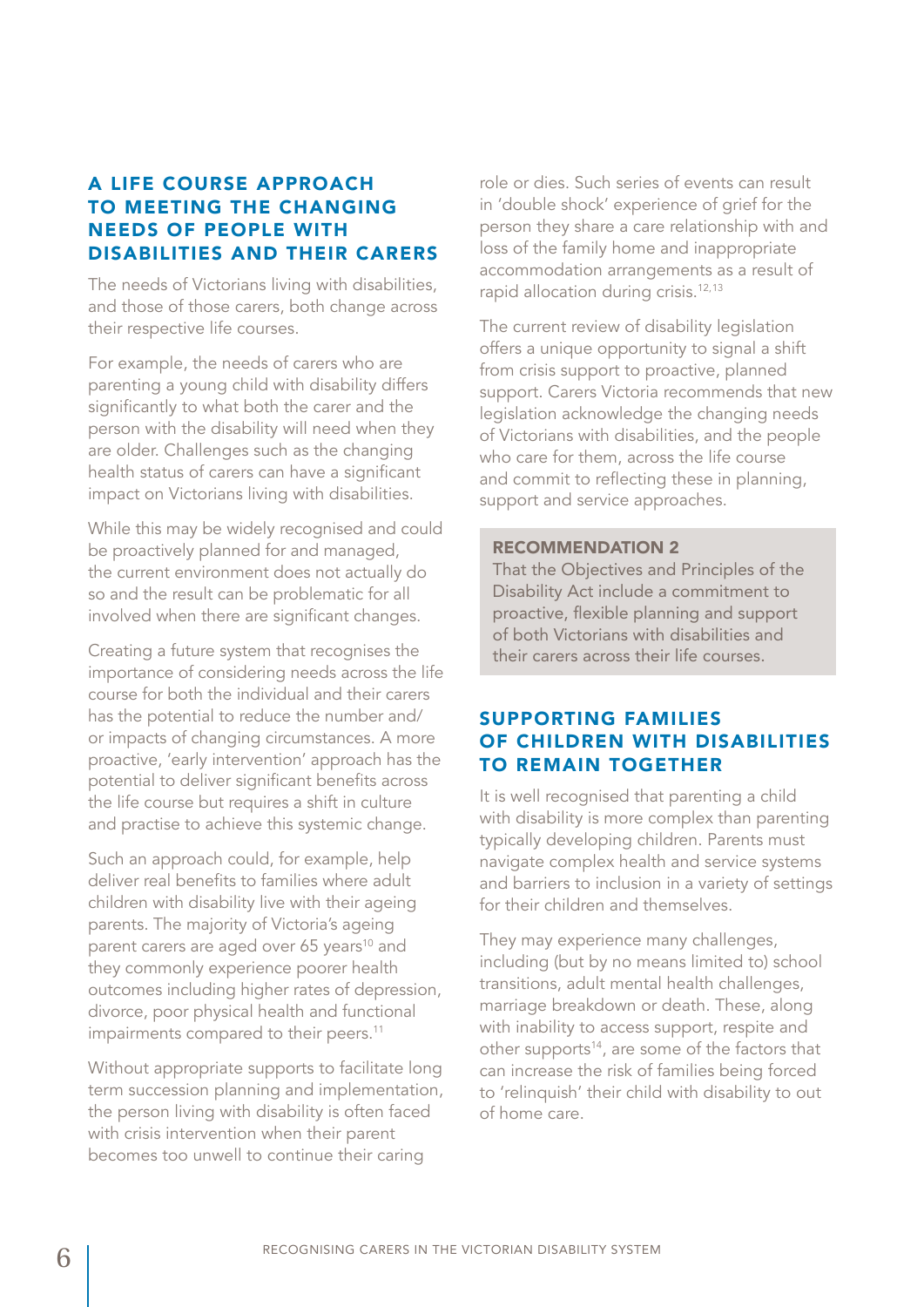Creating a system that commits to minimising the risk of such relinquishment occurring would significantly benefit all involved – children, families, their communities and broader government. Importantly, it would prevent violation of the human rights of affected children, parents and other family members.<sup>15</sup> We note that the Disability Royal Commission has touched upon this area and see this as strengthening the case for proactive commitment in this area.

Carers Victoria recommends that there be a positive commitment made through legislation to keeping families of children with disability together wherever possible, potentially through its inclusion as a principle.

#### RECOMMENDATION 3

That a commitment to keeping families of children with disability together wherever possible be incorporated into disability legislation.

### INTEGRATE THE NEEDS OF CARERS INTO DISABILITY PLANNING

The current Disability Act mandates the Victorian Government implement State Disability Plans - a whole-of-Government approach to promoting and supporting the inclusion of people with disability.

Each government department as well as each local government is also expected to develop their own Disability Action Plan. State Disability Plan are increasingly outcome-focused, reviewed every three to four years and are open to public consultation and comment.

Unfortunately, the current framework established through the Disability Act 2006 does not adequately recognise the role and needs of carers of Victorians with disability, and this is reflected in limitations of current disability plans, which:

- › Create an artificial distinction between people with disability and carers; and
- › Often group service providers and unpaid carers together/treat them as interchangeable and substitutable when this is not the case.

The review of disability legislation offers an opportunity not just to formalise a role for carers, but to ensure that this critical relationship is recognised in disability plans.

Carers Victoria believes that establishing a requirement for such plans to active recognise and consider the needs of both the individual and their carer will help ensure that those who rely on carers to help them address barriers to participation and equality are not left behind and give practical acknowledgement to the lived reality that the needs of and outcomes for people with a disability are often inextricably linked to that of their carers.

#### RECOMMENDATION 4

That disability legislation require disability plans adopted by the Victorian Government, government departments and local governments to proactively acknowledge the role of carers and establish goals and priorities for those carers.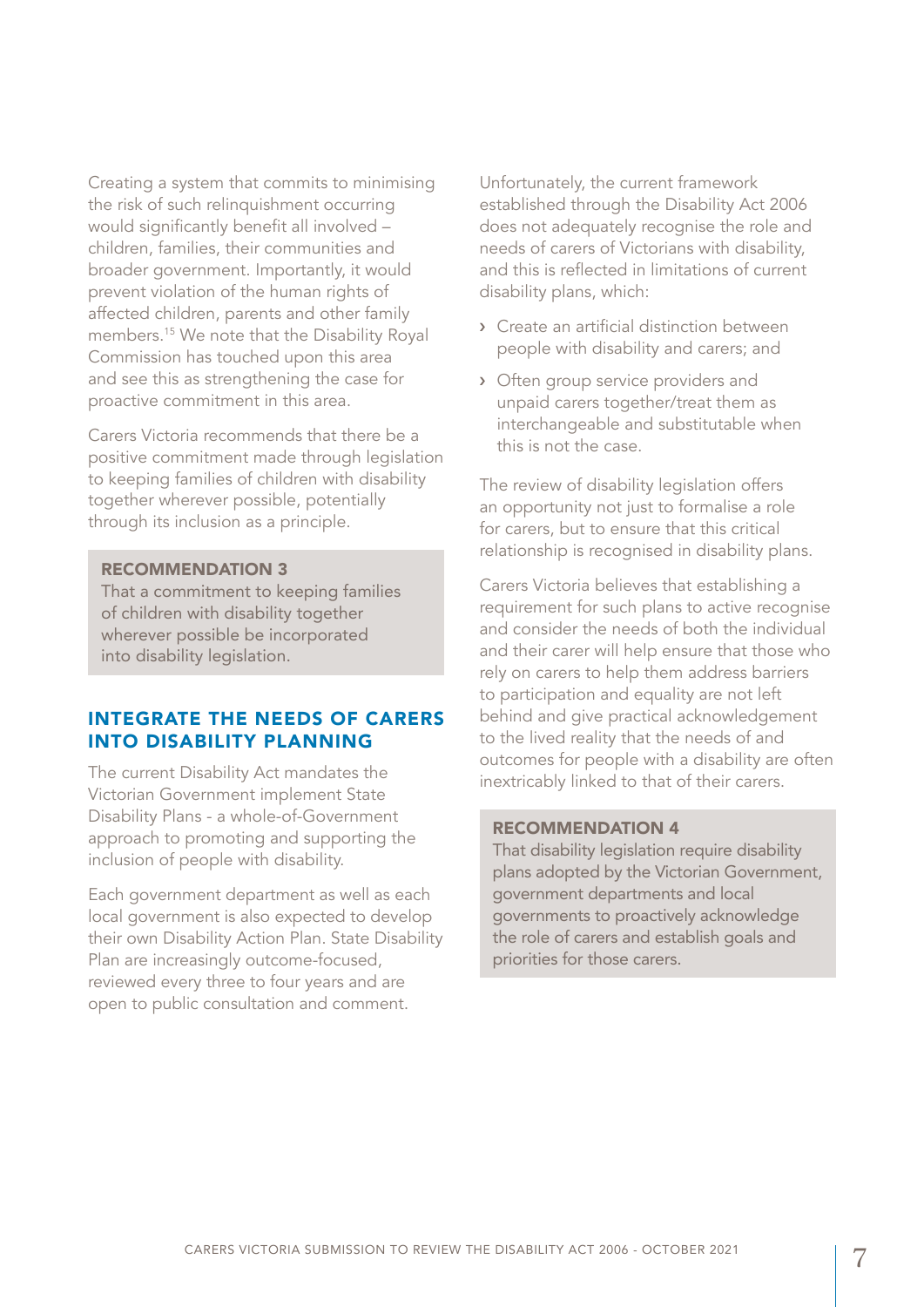### STRENGTHENING CONNECTIONS TO GUARDIANSHIP AND ADMINISTRATION LEGISLATION

Carers often report they encounter challenges with service providers, health authorities and government agencies when these agencies expect the disabled adult to express their will and preferences verbally or in other ways. However, some disabilities severely limit a person's ability to do so.

As the person's natural support carers can be denied opportunities to assist and inform. For those with a strong individual rights focus, carers can be viewed as oppressive or overprotective.16 This can leave all people in such care relationships in legal limbo, unable to declare their intentions to vote, genuinely consent to medical treatment or create a bank account. These bureaucratic barriers also have an impact on carers who must navigate complex government services and systems without proper legal recognition.

Victoria's Guardianship and Administration Act (2019) is the first attempt by an Australian jurisdiction to legislate supported decisionmaking and recognise supportive guardians and administrators.

Many carers reported the systems related to previous guardianship and administration laws were complex to navigate. Victoria's Public Advocate notes many carers do not always understand the nature of these orders and may be overwhelmed by the reporting required for Appointees.<sup>17</sup> Legislative recognition of supportive guardians and administrators is relatively new in Australia and globally; we understand there is likely to be a "build and learn" approach for some time. An essential component of this approach is highly skilled advocates who can support people with disability and their carers as individuals and partners in the care relationship.

Carers Victoria believes that new disability legislation offers an opportunity to proactively make the connection to the new scheme in light of the significant benefits that could flow to Victorians with disabilities and their carers by improving the lives of all people in care relationships in their efforts to comply with expectations about competence and the expression of will and preferences by service providers, health authorities and government agencies.

This will support long-term data collection and evaluation necessary to understand whether the intention of the legislation to achieve greater inclusion of people with disability in society. is being realised.

#### RECOMMENDATION 5

That disability legislation create a direct connection to the new Supportive Guardian or Administrator mechanisms enshrined in the Guardianship and Administration Act (2019).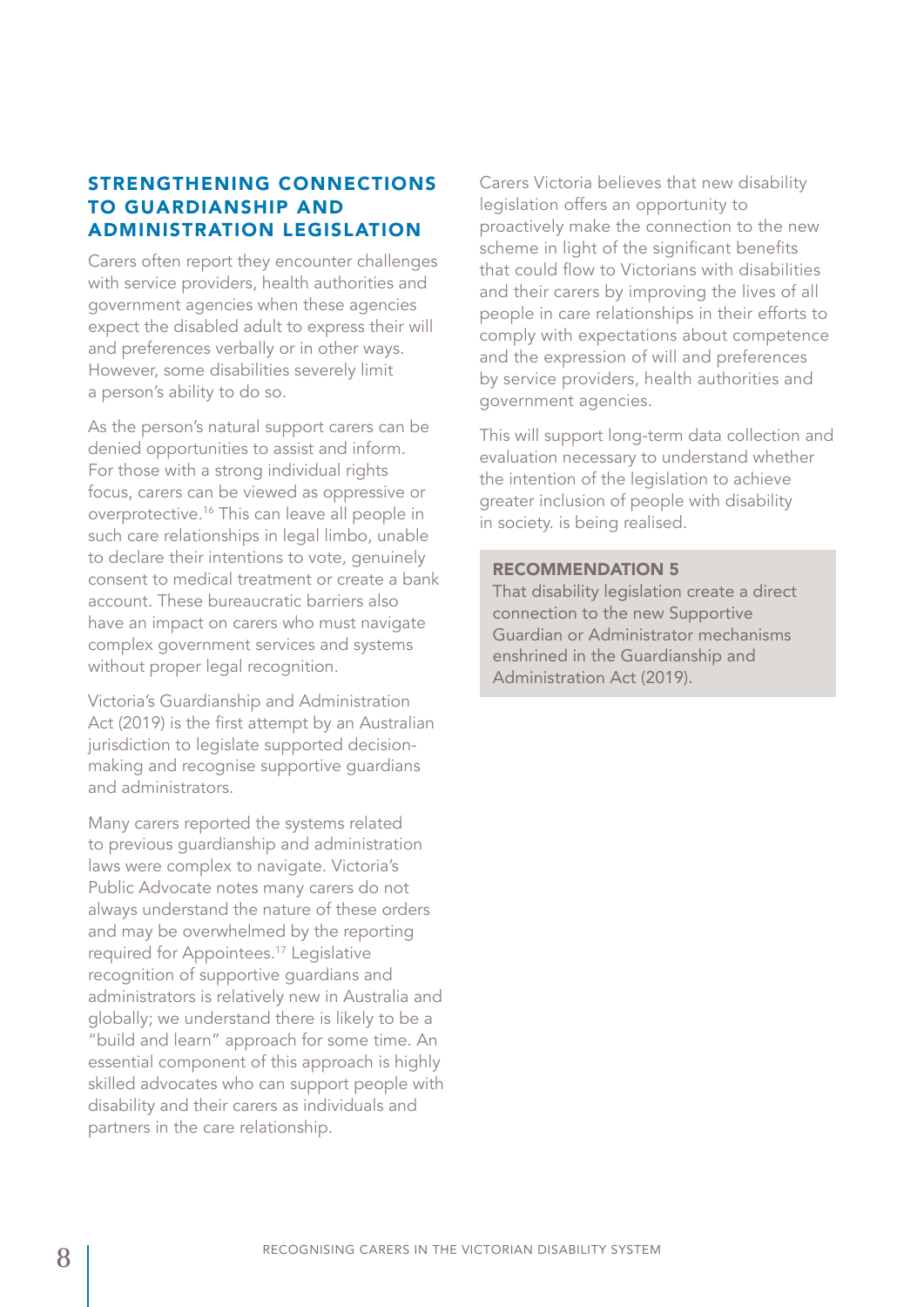# References

- 1. Australian Bureau of Statistics (2020) Survey of Disability, Ageing and Carers; Table 34.1 .
- 2. This figure is calculated as a proportion of the 2.6 million Australian carers estimated by the ABS. The cost of replacing informal care in Australia is estimated to be \$77.9 billion (Deloitte Access Economics (2020) The value of informal care in 2020, Carers Australia.
- 3. Australian Bureau of Statistics (2020) Survey of Disability, Ageing and Carers; Table 13.1.
- 4. Australian Bureau of Statistics (2020) Survey of Disability, Ageing and Carers; Table 13.1.
- 5. Australian Bureau of Statistics (2020) Survey of Disability, Ageing and Carers; Table 13.1.
- 6. With only a small proportion of Victorians with disability eligible for the NDIS, access to the supports it provides is limited to only a small proportion of Victorian carers who support people with disabilities.
- 7. Australian Bureau of Statistics (2020) Survey of Disability, Ageing and Carers; Table 43.1.
- 8. Carers NSW (2020) National Carer Survey: Summary Report.
- 9. The Commission proposed there be systemwide involvement of family members and carers to ensure that in the commissioning mental health and wellbeing services:
	- expectations are set for working with families, carers and supporters;
	- families, carers and supporters are included in a range of therapeutic interventions in each Area Mental Health and Wellbeing Service; and
	- working with families, carers and supporters is part of system-wide workforce training.
- 10. Australian Bureau of Statistics (2016), Survey of Disability, Ageing & Carers, Table 39.1.
- 11. Seltzer, M. et al, (2011) Midlife and aging parents of adults with intellectual and developmental disabilities: impacts of lifelong parenting. *American Journal on Intellectual and Developmental disabilities*, 116:6; pp.479-499.
- 12. Qu, L., B. Edwards and M. Gray (2012), Ageing parent carers of people with a disability, Australian Institute of Family Studies.
- 13. Family and Community Development Committee, (2009), inquiry into supported accommodation for Victorians with a disability and/ or mental illness, Parliament of Victoria.
- 14. Minnes and Woodford, 2005 'Well-being in aging parents caring for an adult with a developmental disability'. *Journal on Developmental Disabilities*, 11(1), 47-66.
- 15. The Victorian Equal Opportunity and Human Rights Commission (2012) Desperate Measures: The relinquishment of children with disability into state care in Victoria.
- 16. Whitaker, A. 2013. In the shade of disability reforms and policy: Parenthood, ageing and lifelong care, in Jeppsson-Grassman, E., & Whitaker, A. (Eds.). *Ageing with disability: A lifecourse perspective*. Policy Press, Bristol, 91-108.
- 17. Office of the Public Advocate (2021) *Decision Time: Activating the rights of adults with cognitive disability*.